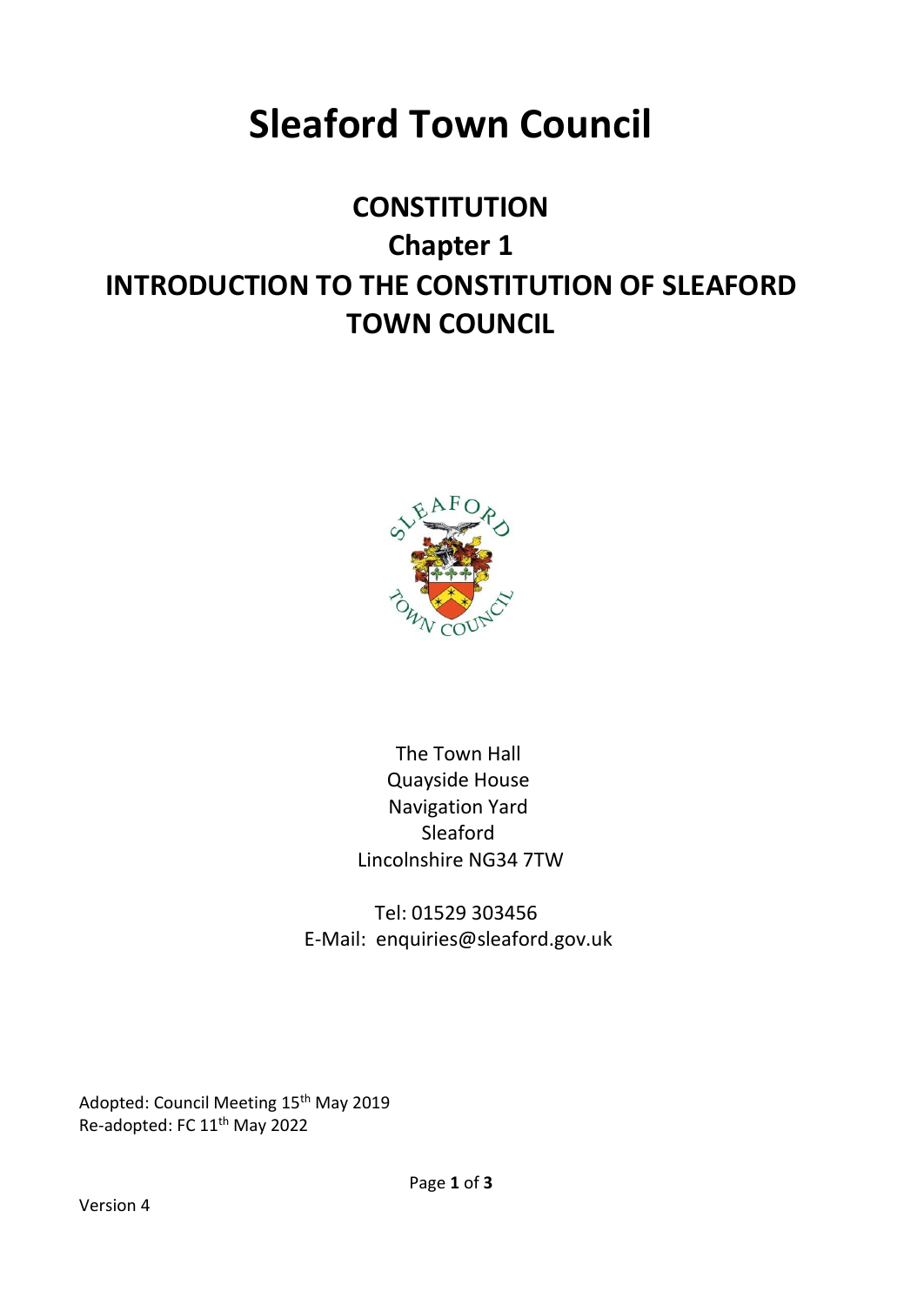#### **1. RESPONSIBILITIES**

Sleaford Town Council is responsible for a number of local services. It must provide some of these services by law; others are discretionary. It is a statutory corporation - that is, a body created by government under an Act of Parliament.

#### **2. THE SLEAFORD TOWN COUNCIL CONSTITUTION**

The Constitution is the Council's internal rule book. It sets out how the Council will operate and how decisions are made. Some of the processes are required by law, while others are a matter for the Council to choose.

The Constitution also contains procedural rules which apply to the conduct of meetings of the Council and Panels.

In order to ensure the sound management of the Council's financial affairs and good corporate governance, the Constitution includes financial regulations and rules that apply to all contracts for works and the supply of goods and services to the Council.

#### **3. THE CONTENT OF THE CONSTITUTION**

The Constitution is a living document. It is kept under continual review and is re-examined annually by the Council

The Constitution is split into a number of different chapters and articles and the following documents form the Constitution for Sleaford Town Council:

- 1. Constitution Contents and Introduction
- 2. Organisation of the Council
- 3. Standing Orders
- 4. Financial Regulations
- 5. Staff Handbook (Currently being reviewed)
- 6. Training Statement of Intent
- 7. Civic Protocol
- 8. Member and Employee Protocol–PrinciplesofGoodPractice
- 9. RFOProtocol
- 10. MemberCodeofConduct-Localism Act 2011
- 11. Health and SafetyPolicy
- 12. Corporate Governance Policy
- 13. Risk Management Strategy
- 14. Accessibility Policy
- 15. Information Policy Freedom of Information and Data Protection
- 16. Publication Scheme
- 17 Community Engagement Strategy
- 18. Media Communications Protocol
- 19. Volunteers' Policy
- 20. Complaints Procedures Policy
- 21. Grant Aid Policy
- 22. Bullying and Harassment Policy
- 23. Bullying and Harassment by Members of the Public Policy
- 24. Filling a Casual Vacancy